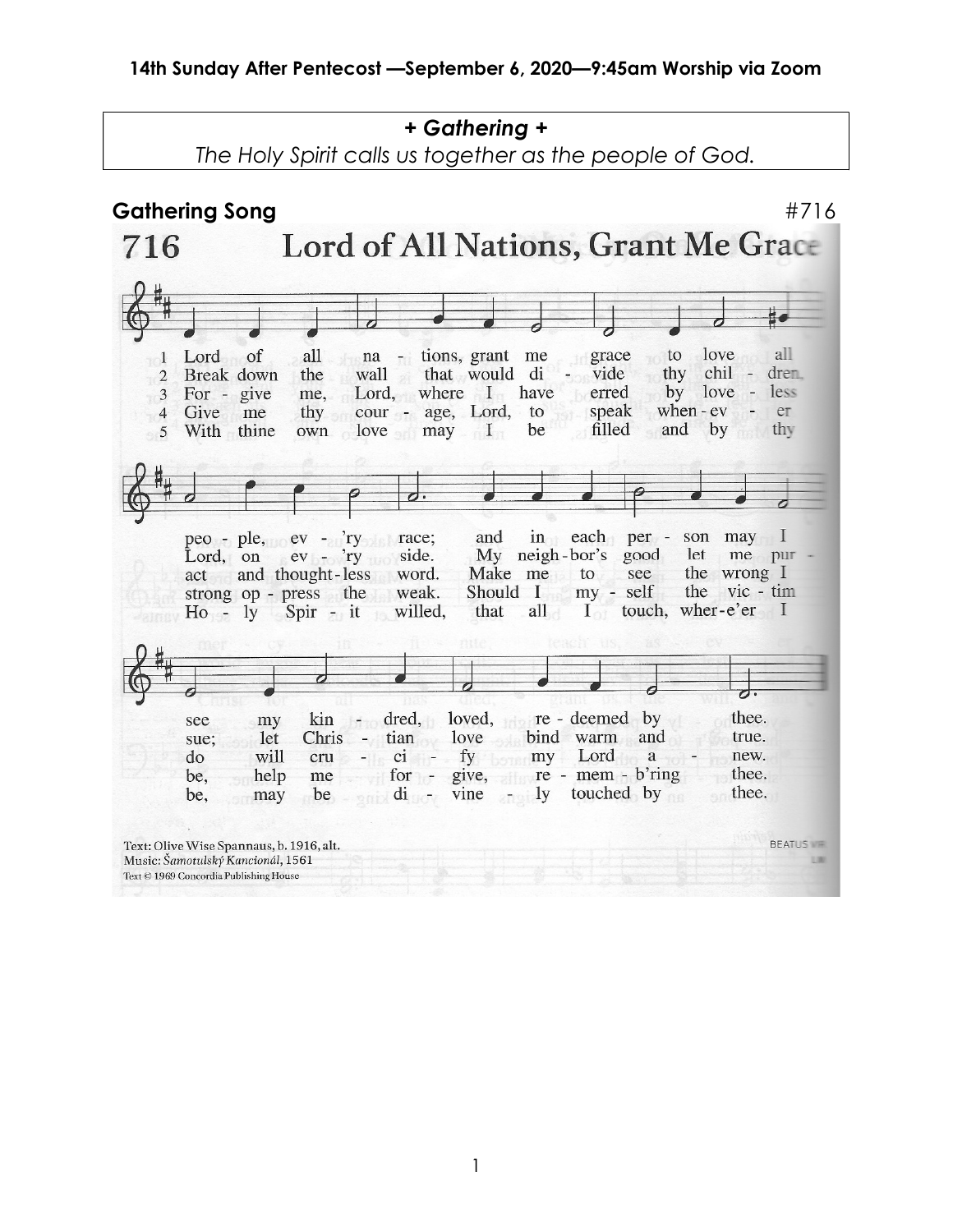Greeting WOV p.46 The grace of our Lord Jesus Christ, the love of God, and the communion of the Holy Spirit be with you all. And also with you.

You are the treasured people of the LORD, a people holy to the Lord our God.

Keep the words of the LORD in your heart; teach them to your children.

Talk about them when you are at home and when you are away, when you lie down and when you rise.

One does not live by bread alone,

but by every word that comes from the mouth of the Lord.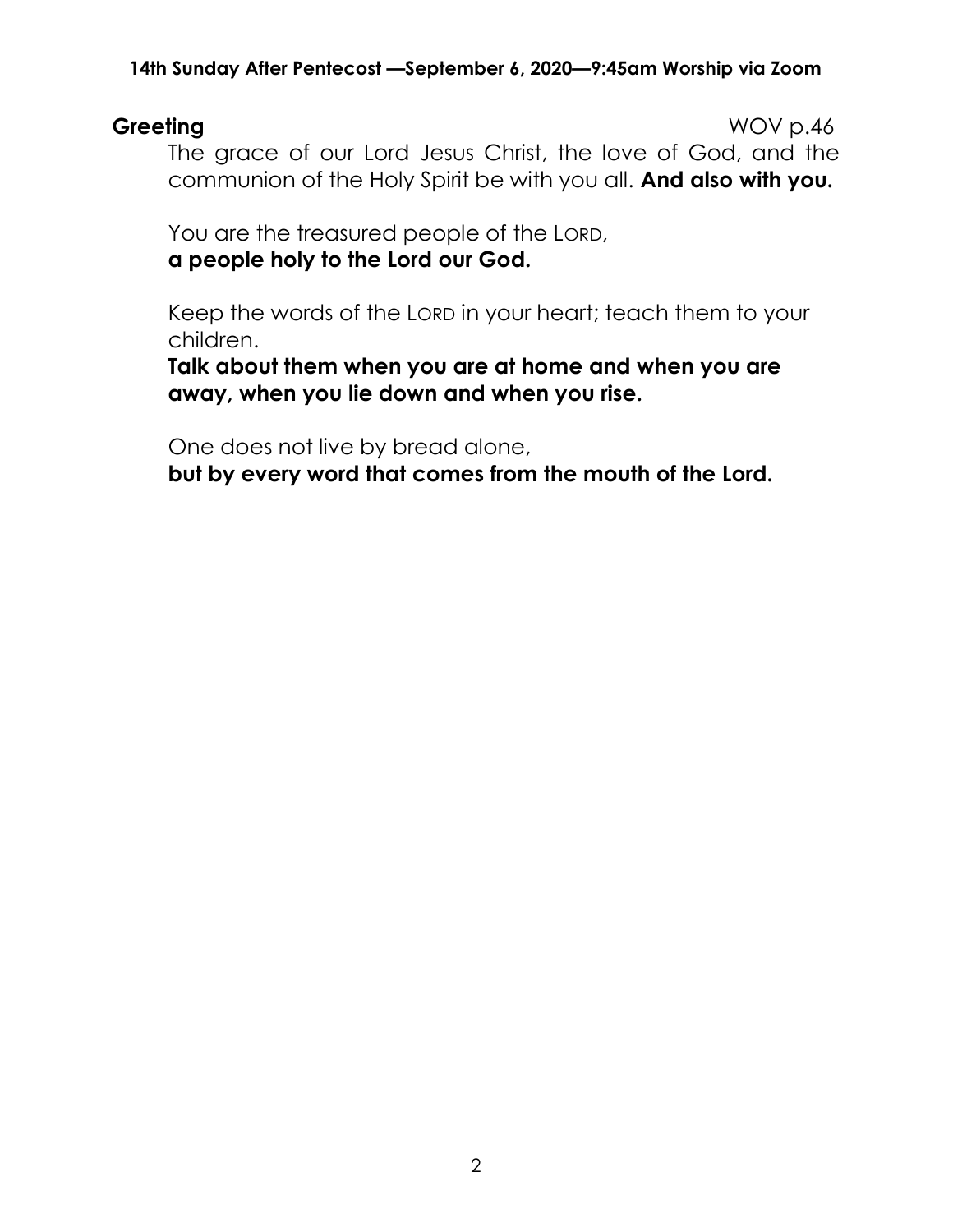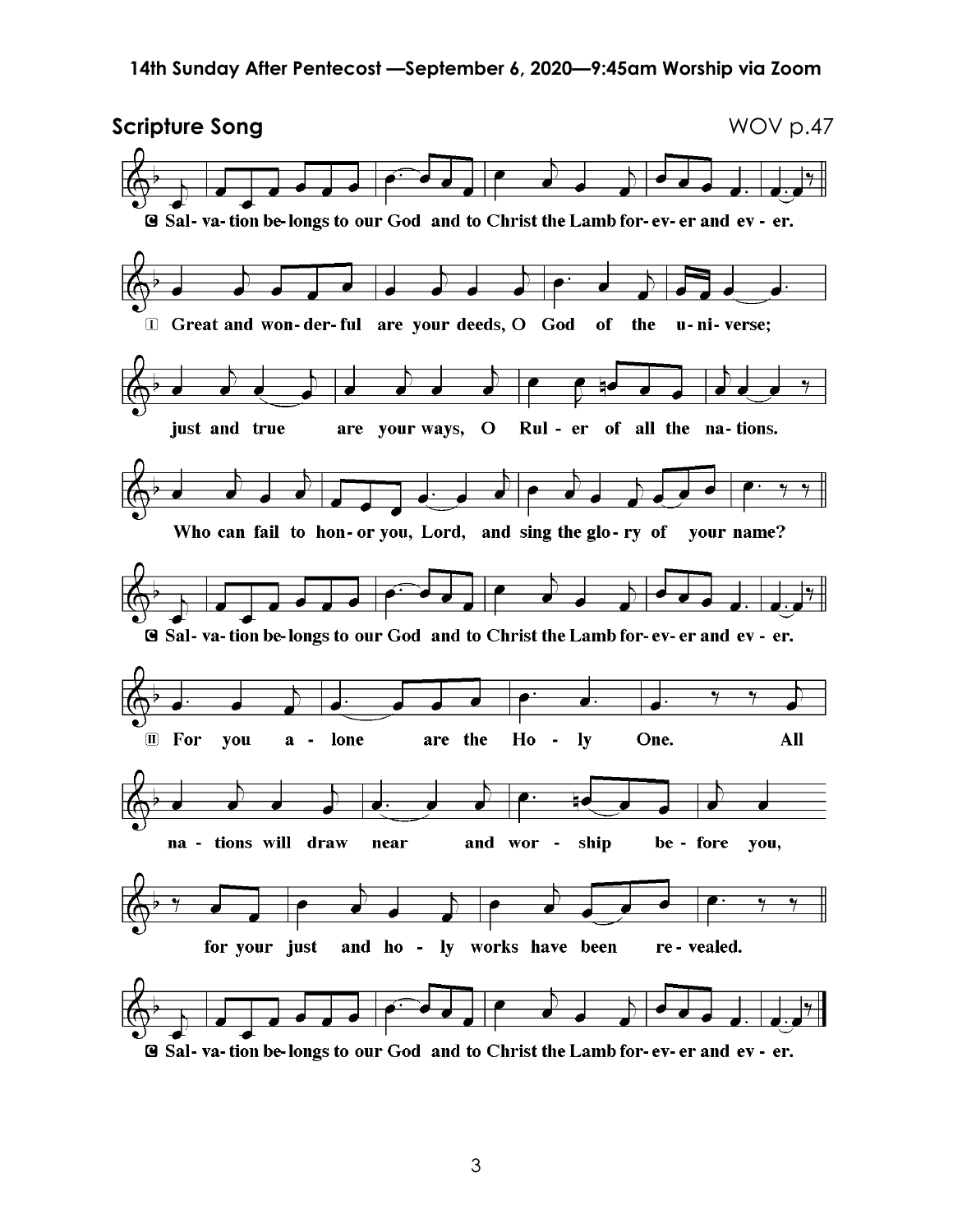#### **Prayer of the Day** p.46

O Lord God, enliven and preserve your church with your perpetual mercy. Without your help, we mortals will fail; remove far from us everything that is harmful, and lead us toward all that gives life and salvation, through Jesus Christ, our Savior and Lord. Amen.

#### +Word+

God speaks to us in scripture reading, preaching, and song.

First Reading **Exercise 23:7-11** 

A reading from Ezekiel.

<sup>7</sup>So you, mortal, I have made a sentinel for the house of Israel; whenever you hear a word from my mouth, you shall give them warning from me. 8If I say to the wicked, "O wicked ones, you shall surely die," and you do not speak to warn the wicked to turn from their ways, the wicked shall die in their iniquity, but their blood I will require at your hand. 9But if you warn the wicked to turn from their ways, and they do not turn from their ways, the wicked shall die in their iniquity, but you will have saved your life. <sup>10</sup>Now you, mortal, say to the house of Israel, Thus you have said: "Our transgressions and our sins weigh upon us, and we waste away because of them; how then can we live?" 11Say to them, As I live, says the Lord GOD, I have no pleasure in the death of the wicked, but that the wicked turn from their ways and live; turn back, turn back from your evil ways; for why will you die, O house of Israel?

The Word of the Lord. **Thanks be to God**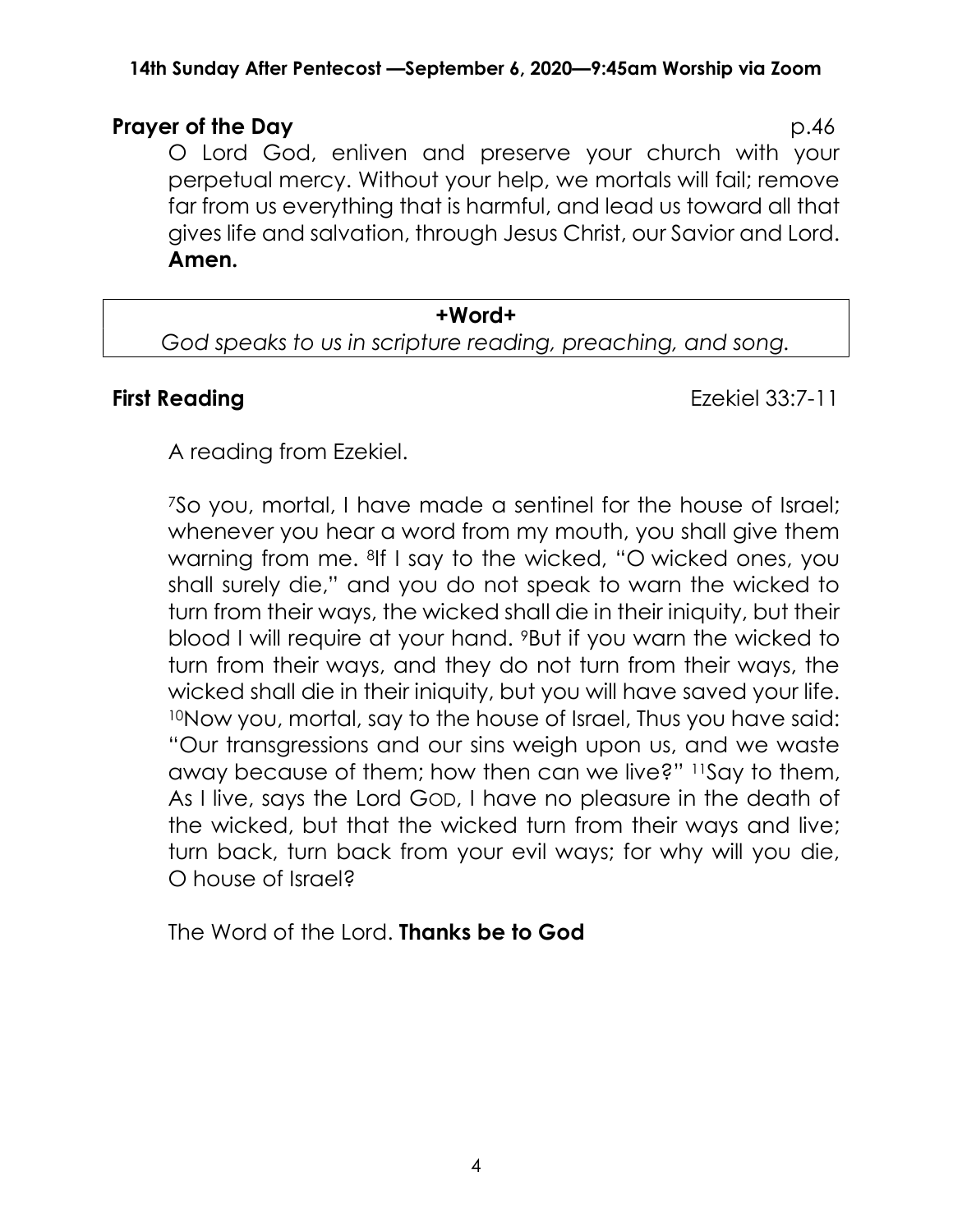### Psalm 119:33-40

Let us recite together Psalm 119, verses 33 through 40, as printed in the hymnal:

<sup>33</sup>Teach me, O LORD, the way of your statutes, and I shall keep it to the end. 34Give me understanding, and I shall keep your teaching; I shall keep it with all my heart. 35 Lead me in the path of your commandments, for that is my desire. <sup>36</sup>Incline my heart to your decrees and not to unjust gain. 37Turn my eyes from beholding falsehood; give me life in your way. <sup>38</sup>Fulfill your promise to your servant, which is for those who fear you. <sup>39</sup>Turn away the reproach that I dread, because your judgments are good. <sup>40</sup>Behold, I long for your commandments; by your righteousness enliven me.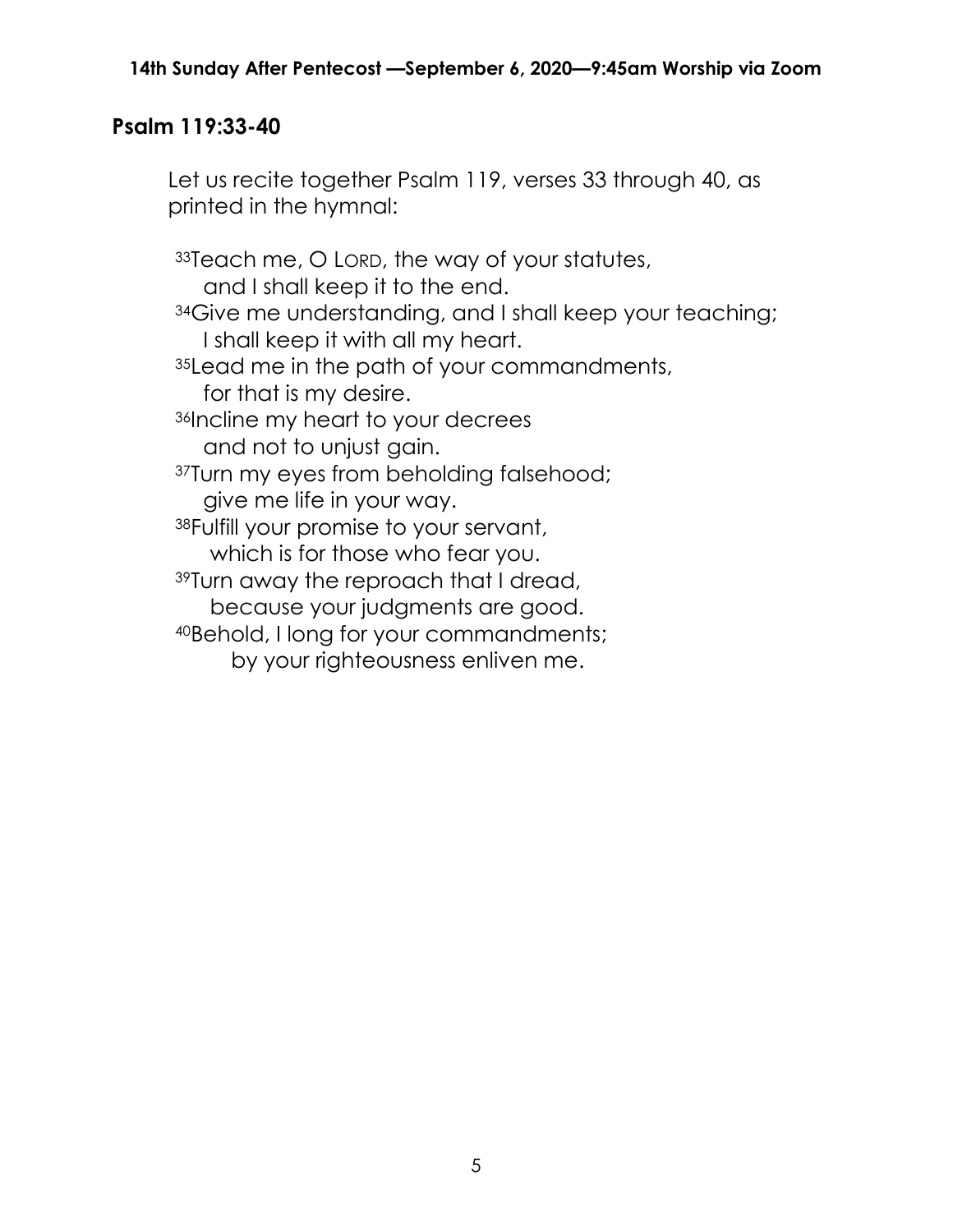# Second Reading **Second Reading Romans 13:8-14**

A reading from Romans.

<sup>8</sup>Owe no one anything, except to love one another; for the one who loves another has fulfilled the law. <sup>9</sup>The commandments, "You shall not commit adultery; You shall not murder; You shall not steal; You shall not covet"; and any other commandment, are summed up in this word, "Love your neighbor as yourself." <sup>10</sup>Love does no wrong to a neighbor; therefore, love is the fulfilling of the law.

<sup>11</sup>Besides this, you know what time it is, how it is now the moment for you to wake from sleep. For salvation is nearer to us now than when we became believers; 12the night is far gone, the day is near. Let us then lay aside the works of darkness and put on the armor of light; 13let us live honorably as in the day, not in reveling and drunkenness, not in debauchery and licentiousness, not in quarreling and jealousy. 14Instead, put on the Lord Jesus Christ, and make no provision for the flesh, to gratify its desires.

Word of God, word of life. **Thanks be to God.**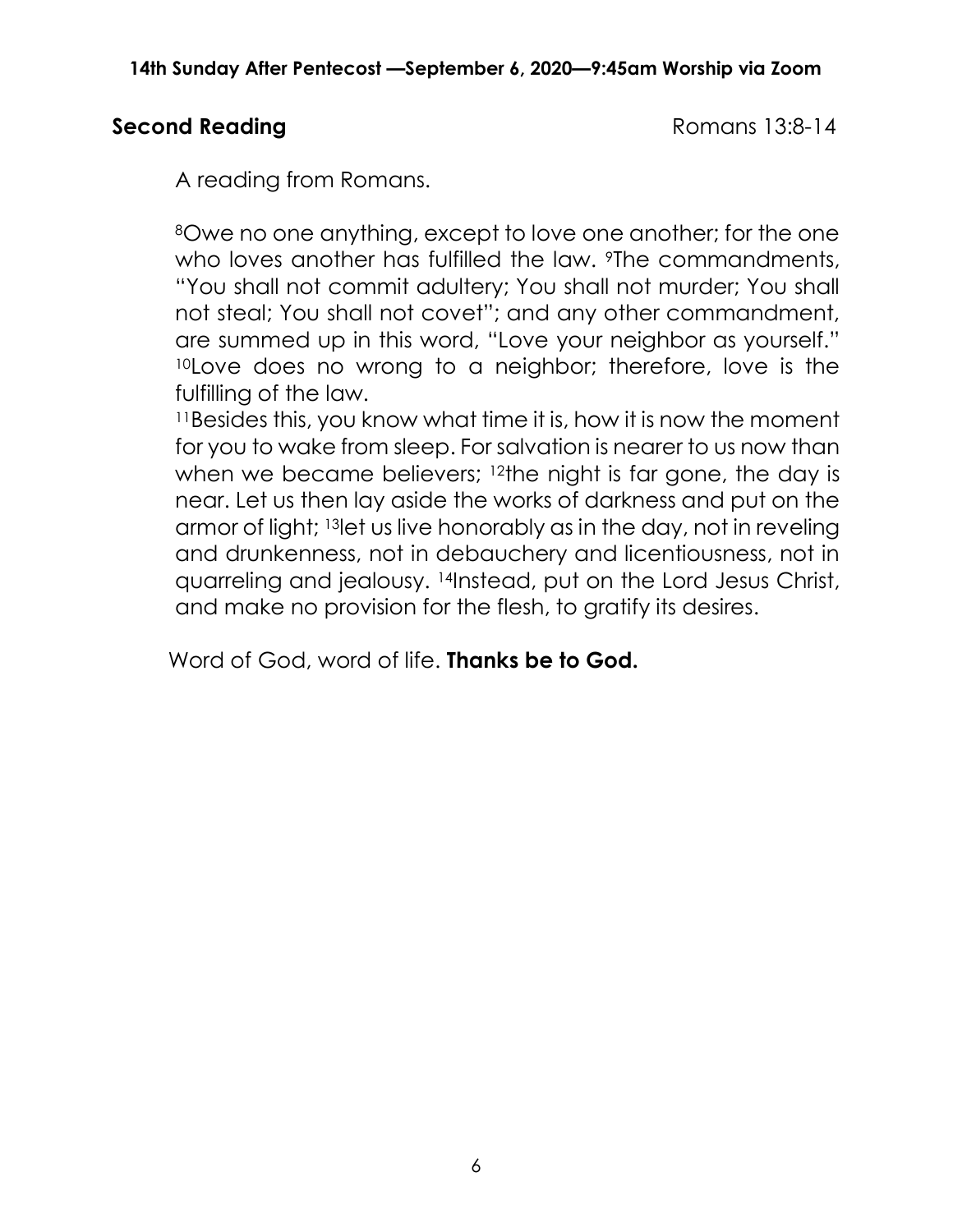### Gospel Reading and Matthew 18:15-20

The holy gospel according to Matthew. Glory to you, O Lord.

[Jesus said to the disciples:] <sup>15"</sup>If another member of the church sins against you, go and point out the fault when the two of you are alone. If the member listens to you, you have regained that one. 16But if you are not listened to, take one or two others along with you, so that every word may be confirmed by the evidence of two or three witnesses. 17If the member refuses to listen to them, tell it to the church; and if the offender refuses to listen even to the church, let such a one be to you as a Gentile and a tax collector. 18Truly I tell you, whatever you bind on earth will be bound in heaven, and whatever you loose on earth will be loosed in heaven. 19Again, truly I tell you, if two of you agree on earth about anything you ask, it will be done for you by my Father in heaven. <sup>20</sup>For where two or three are gathered in my name, I am there among them."

The gospel of the Lord. Praise to you, O Christ.

**Sermon** The Rev. Leslie D. Weber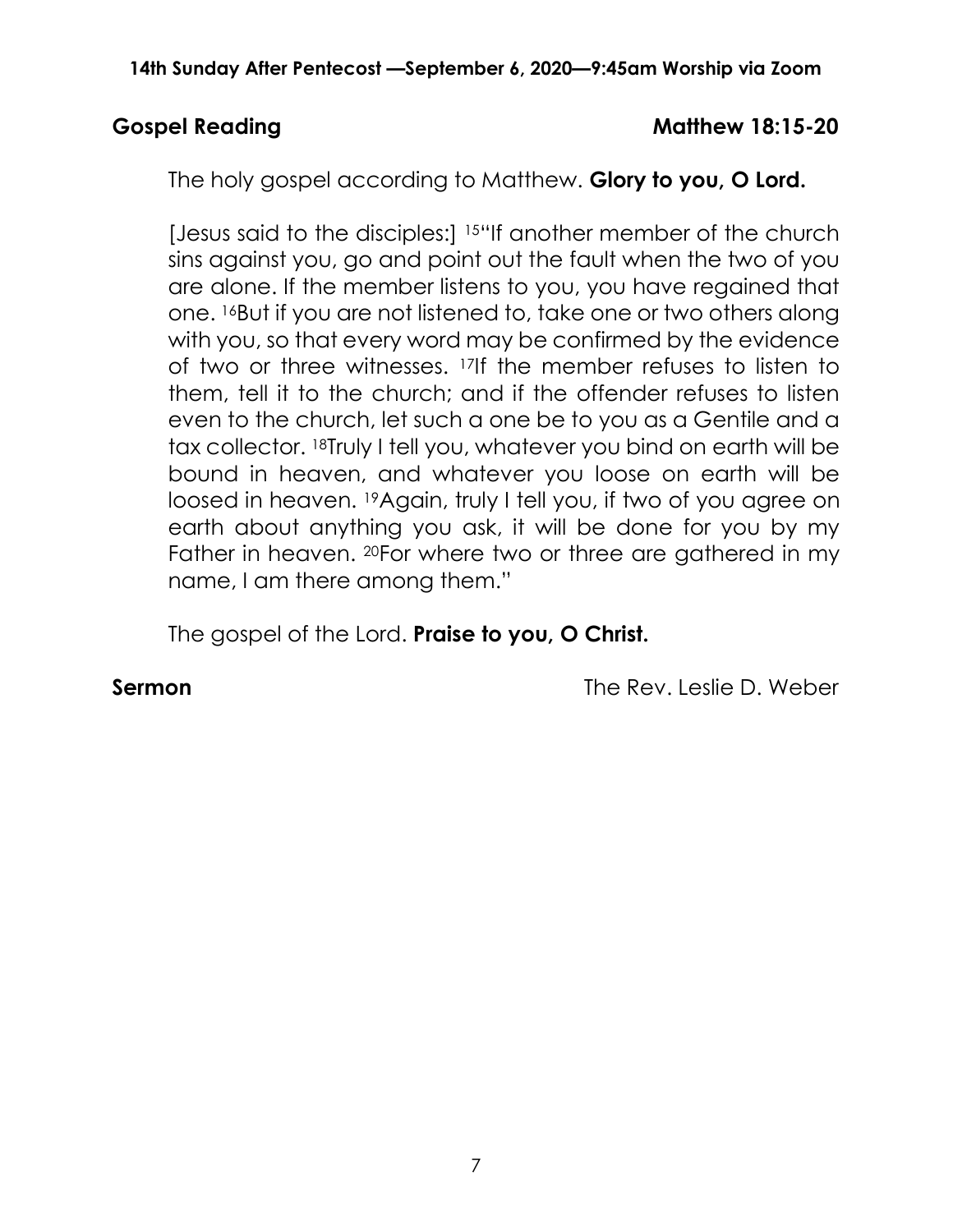### **Song of the Day** Make Me a Channel of Your Peace Make me a channel of your peace. Where there is hatred, let me bring your love; where there is injury, your pardon, Lord; and where there is doubt, true faith in you.

Make me a channel of your peace. Where there's despair in life, let me bring hope; Where there is darkness…only light; and where there is sadness, ever joy.

O Master, grant that I may never seek much to be consoled as to console, to be understood as to understand, to be loved as to love with all my soul.

Make me a channel of your peace. It is in pardoning that we are pardoned, in giving of ourselves that we receive, and in dying that we're born to eternal life.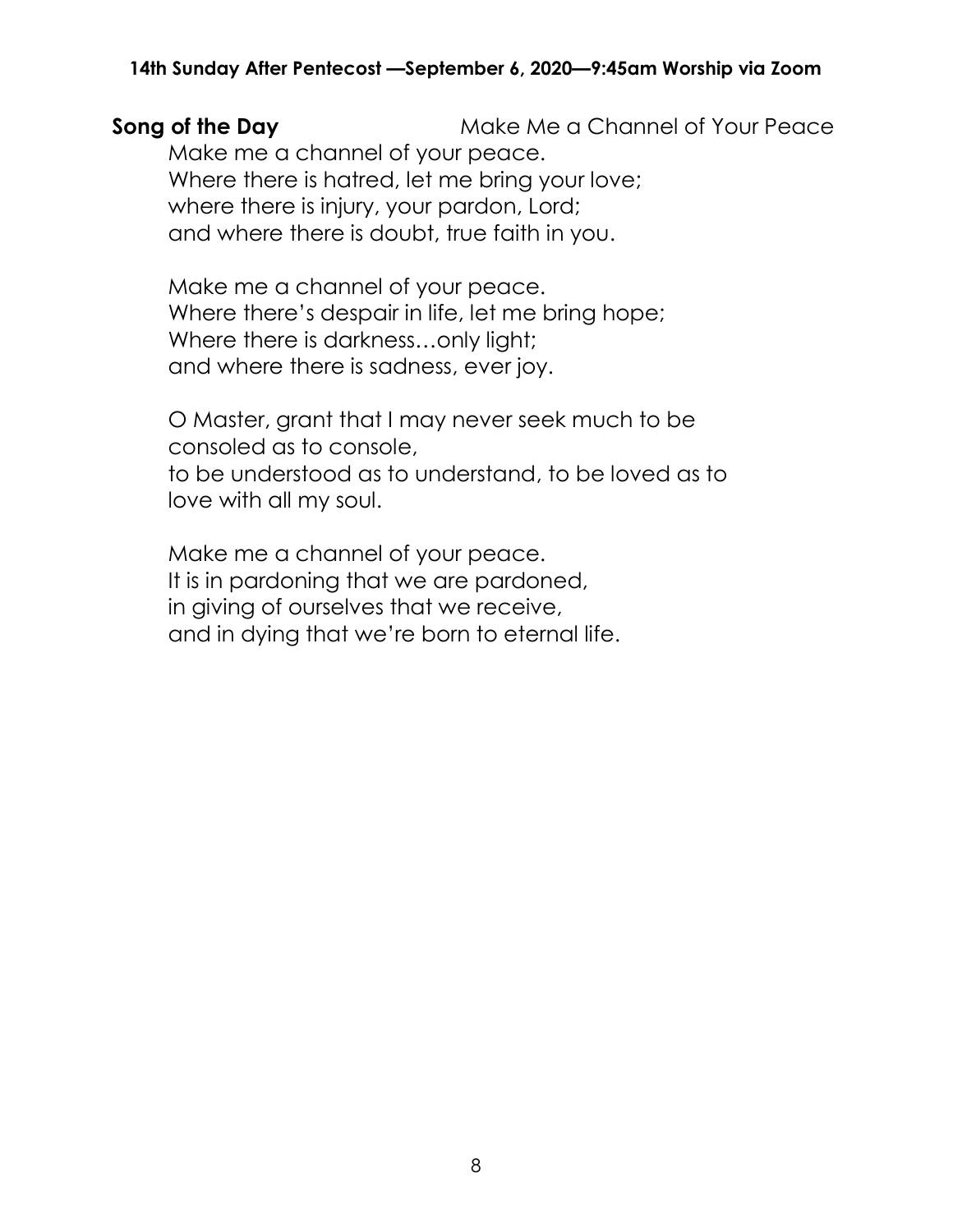### **Response to the Word Notifiation COV and NOV p.49**

In Christ, you have heard the word of truth, the gospel of your salvation. We believe in him and are marked with the seal of the promised Holy Spirit.

Living together in trust and hope, we confess our faith.

I believe in God, the Father almighty,

creator of heaven and earth.

I believe in Jesus Christ, his only Son, our Lord.

He was conceived by the power of the Holy Spirit and born of the virgin Mary.

He suffered under Pontius Pilate,

was crucified, died, and was buried.

He descended to the dead.

On the third day he rose again.

He ascended into heaven,

and is seated at the right hand of the Father. He will come again to judge the living and the dead. I believe in the Holy Spirit,

the holy catholic Church,

the communion of saints,

the forgiveness of sins,

the resurrection of the body,

and the life everlasting. Amen.

Build yourselves up on your most holy faith; pray in the Holy Spirit.

Keep yourselves in the love of God; look forward to the mercy of our Lord Jesus Christ.

If anyone is in Christ, there is a new creation: Everything old has passed away; behold, everything has become new!

God has given us the ministry of reconciliation. Therefore, let us be reconciled to God and to one another.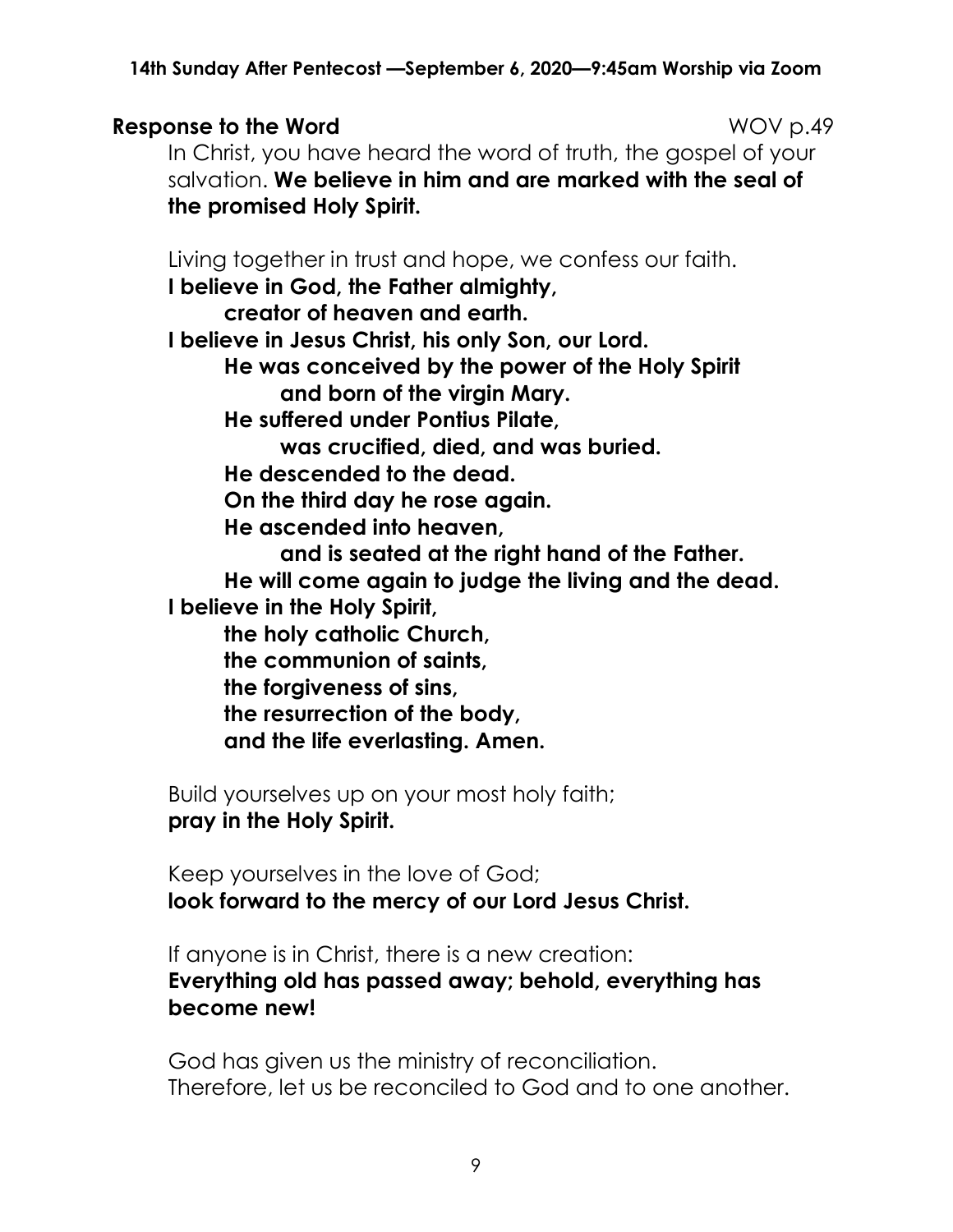Silence for reflection and self-examination.

# Gracious God, have mercy on us. In your compassion forgive us our sins, known and unknown, things done and left undone. Uphold us by your Spirit so that we may live and serve you in newness of life, to the honor and glory of your holy name; through Jesus Christ our Lord. Amen

Almighty God have mercy on you, forgive you all your sins through our Lord Jesus Christ, strengthen you in all goodness, and by the power of the Holy Spirit keep you in eternal life. **Amen.** 

Peace WOV p.50

Siblings, rejoice. Mend your ways, encourage one another, agree with one another, live in peace.

The peace of the Lord be with you always. And also with you.

+ Prayer +

# **Offering**

While we are not gathering together in person, please continue to support the mission of the church as you are able. Electronic donations can be made at https://tithe.ly/give\_new/www/#/tithely/give-one-time/475611. Checks can be also be sent to church: 521 Providence Rd, Chesapeake, VA 23325

# **Offering Prayer November 2018** WOV p.51

Let us pray.

God, our Creator, you open wide your hand and satisfy the desire of every living creature. With these gifts we bless you for your tender nurture and care. Help us to delight in your will and walk in your ways, through Jesus Christ our Lord. **Amen.**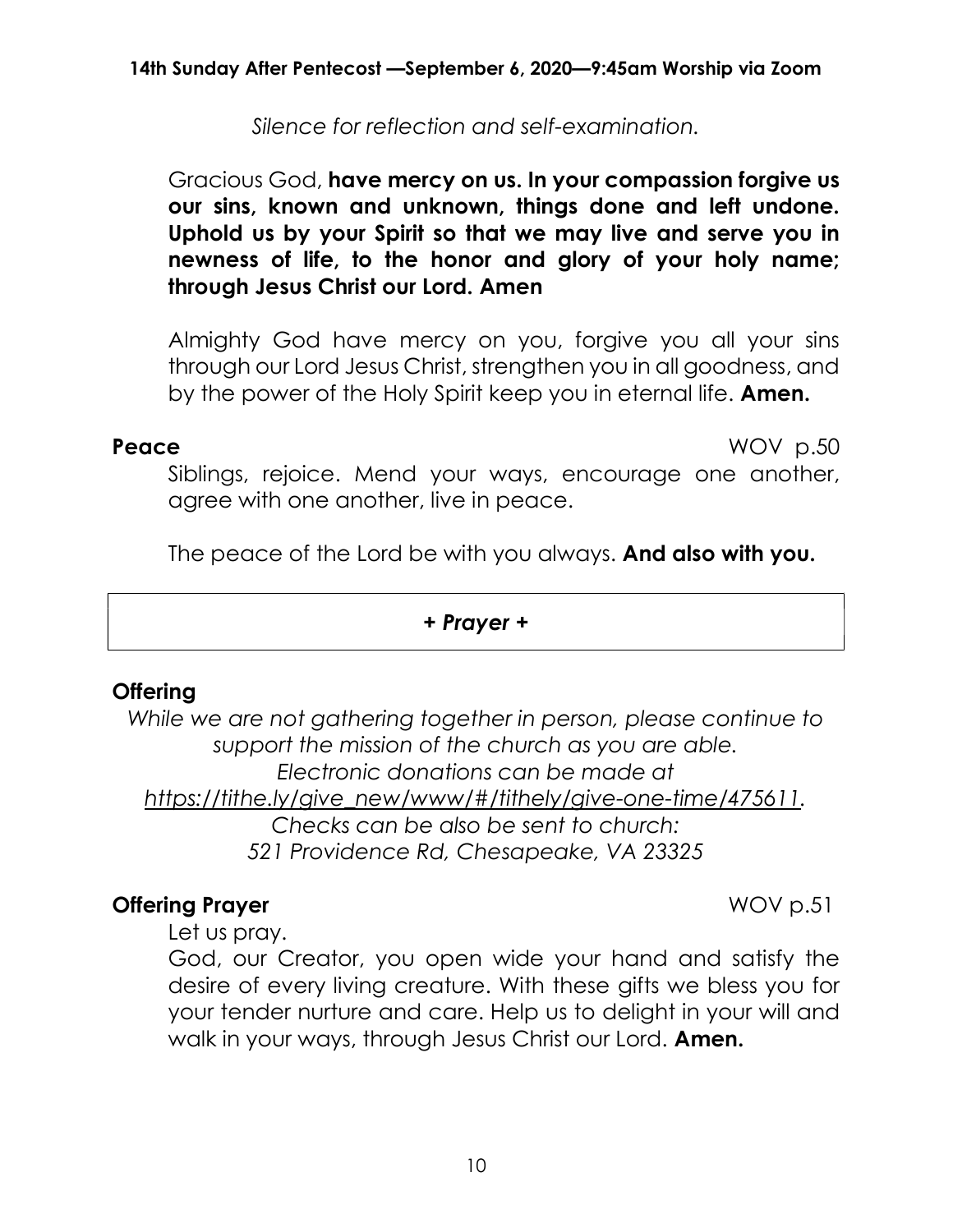# Prayers of Intercession

Drawn together in the compassion of God, we pray for the church, the world, and all those in need

A brief silence.

Unite your church, O God. Grant us the gifts of repentance and reconciliation. Bless the cooperative work of churches in this community. Strengthen ecumenical partnerships; guide the work of the Lutheran World Federation and the World Council of Churches. Lord, in your mercy, hear our prayer.

Protect your creation, O God. Teach us ways that do not harm what you have entrusted to our care. Renew and enliven places suffering from drought, flood, storms, or pollution. Lord, in your mercy, hear our prayer.

Turn nations and leaders from ways that lead to death. Shape new paths toward peace and cooperation, teaching us to recognize one another as neighbors. Guide legislators, civil servants, judges, and police toward laws that protect the wellbeing of all. Lord, in your mercy, hear our prayer.

Tend to all in need of your compassion. Hear the cries of those awaiting justice and those yearning for forgiveness. Give community to the lonely and neighbors to the outcast. Shelter all who are vulnerable in body, mind, or spirit, especially those listed on our prayer list and those we name now aloud or silently (pause for names). Lord, in your mercy, hear our prayer.

We remember with thanksgiving those who have died in faith. As you equipped them, equip us with your protection and power, until with them we see your salvation. Lord, in your mercy, hear our prayer.

All these things and whatever else you see that we need, we entrust to your mercy; through Christ our Lord. **Amen.**